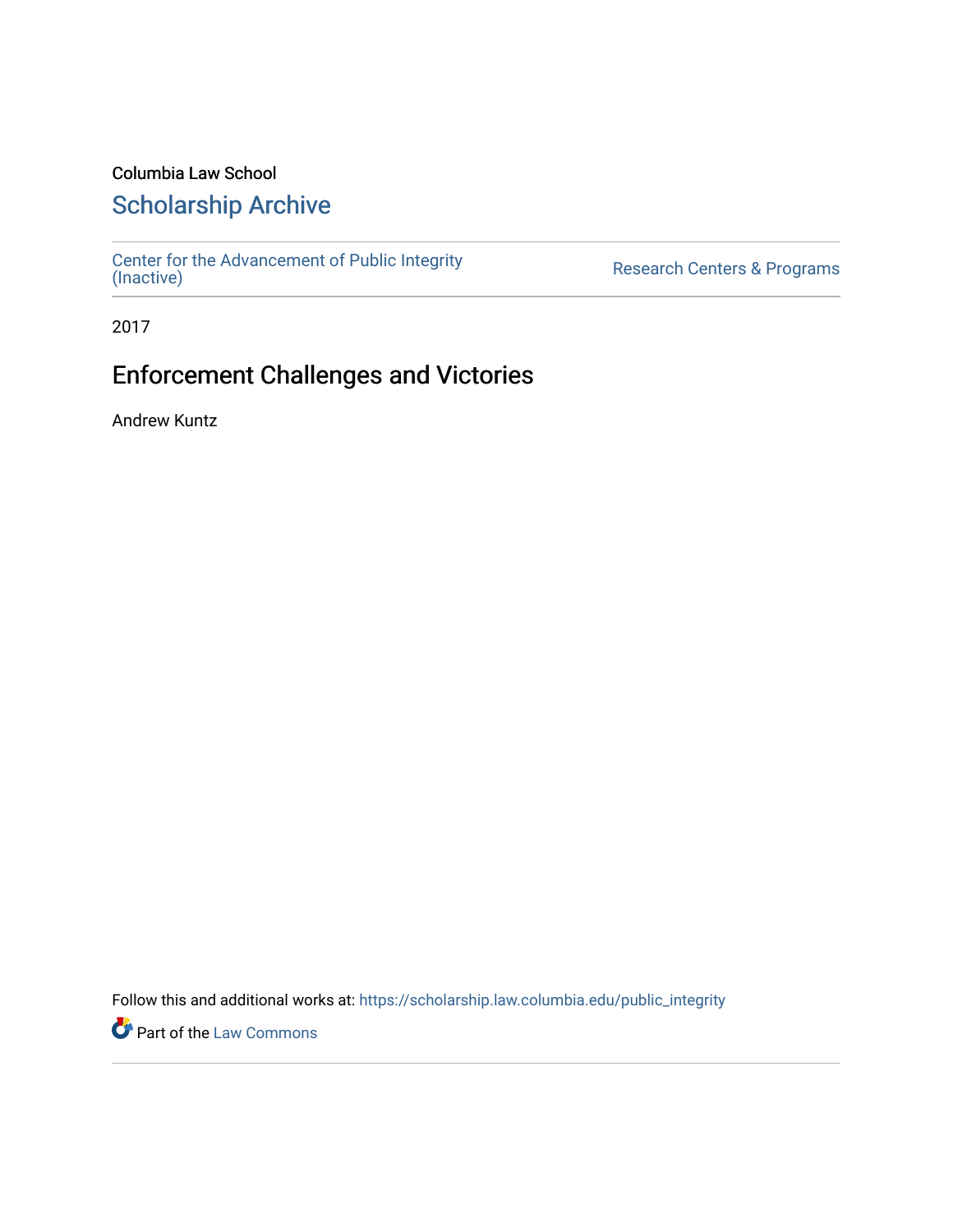# Enforcement Challenges and Victories

In June 2017, CAPI presented the second installment of our signature conference, Global Cities II, which brought together anti-corruption leaders from government and civil society worldwide, including delegates from Bogotá, Cape Town, London, Melbourne, Miami, Montréal, New York, Paris, Rio de Janeiro, and San Francisco, to discuss important topics such as using data analytics to combat corruption, government transparency, enforcement challenges and victories, and innovations in oversight. Videos and other materials from Global Cities II can be found [here.](https://www.law.columbia.edu/public-integrity/conferences-and-events/upcoming-events/global-cities-ii)

#### **Original CAPI Publication:**

This brief was prepared by the Center for the Advancement of Public Integrity at Columbia Law School. We can be reached at [CAPI@law.columbia.edu.](mailto:CAPI@law.columbia.edu)

CAPI would like to thank Andrew Kuntz, CAPI summer research intern and Columbia Law School student, for his authorship of this brief.

#### **Introduction**

The Enforcement Challenges and Victories panel included Mary Cagle, Inspector General of Miami-Dade County, Wilson Leung, former Assistant United States Attorney and currently the Global Ethics and Investigations Manager at HP and Nick Maxwell, formerly with Transparency International UK and founder of NJM Advisory. Anita Das, CAPI Research Fellow, moderated the panel. PowerPoint presentations and videos of the Enforcement Challenges and Victories panel can be found [here.](https://www.law.columbia.edu/public-integrity/enforcement-challenges-and-victories)

#### **Enforcement Challenges: Mary Cagle, Inspector General of Miami-Dade County**

Mary Cagle opened the panel with an assessment of three key challenges to enforcement work that her agency, the Miami-Dade OIG, has faced. First, Cagle discussed maintaining independence without undermining efficiency. She noted that her office had secured its independence in four ways: first, through the selection of the Inspector General via an independent, statutorily required, process involving a panel of community leaders; second, through empowerment to investigate anyone at any level of local government; third, by having relative budget security through ordinance and fees imposed on most County contracts; and fourth, by the designation of OIG lawyers as Assistant State Attorneys with the power to bring enforcement actions on behalf of the state.

Given that a watchdog agency may be tasked with investigating high level government officials, Cagle also emphasized that is important to understand how best to strike a balance between having a good relationship with the relevant administration while maintaining your distance. If the relationship is too acidic, then it may be more difficult to work with an administration to implement important recommendations. By contrast, if the relationship becomes too close, then there may be concerns, internally or externally, about the independence of investigations, which may undermine a watchdog's relationship with the community, whistleblowers, and other parts of the government.

A second challenge Cagle identified was in making people aware of the OIG, and she discussed how to cultivate a culture that is supportive of whistleblowing. Cagle's office is required by statute to engage in outreach, and she noted how responsive people tend to be when they learn about the OIG, particularly when the outreach is made accessible through videos and other technology. A related part of the challenge is building a culture that supports whistleblowing. Though acknowledging that this may not be appropriate in all situations, Cagle described Miami-Dade's "appreciation" model, which consists of favorably publicizing the act, sending the whistleblower a letter of thanks, and attempting to cultivate a positive view of transparency and watchdog agencies.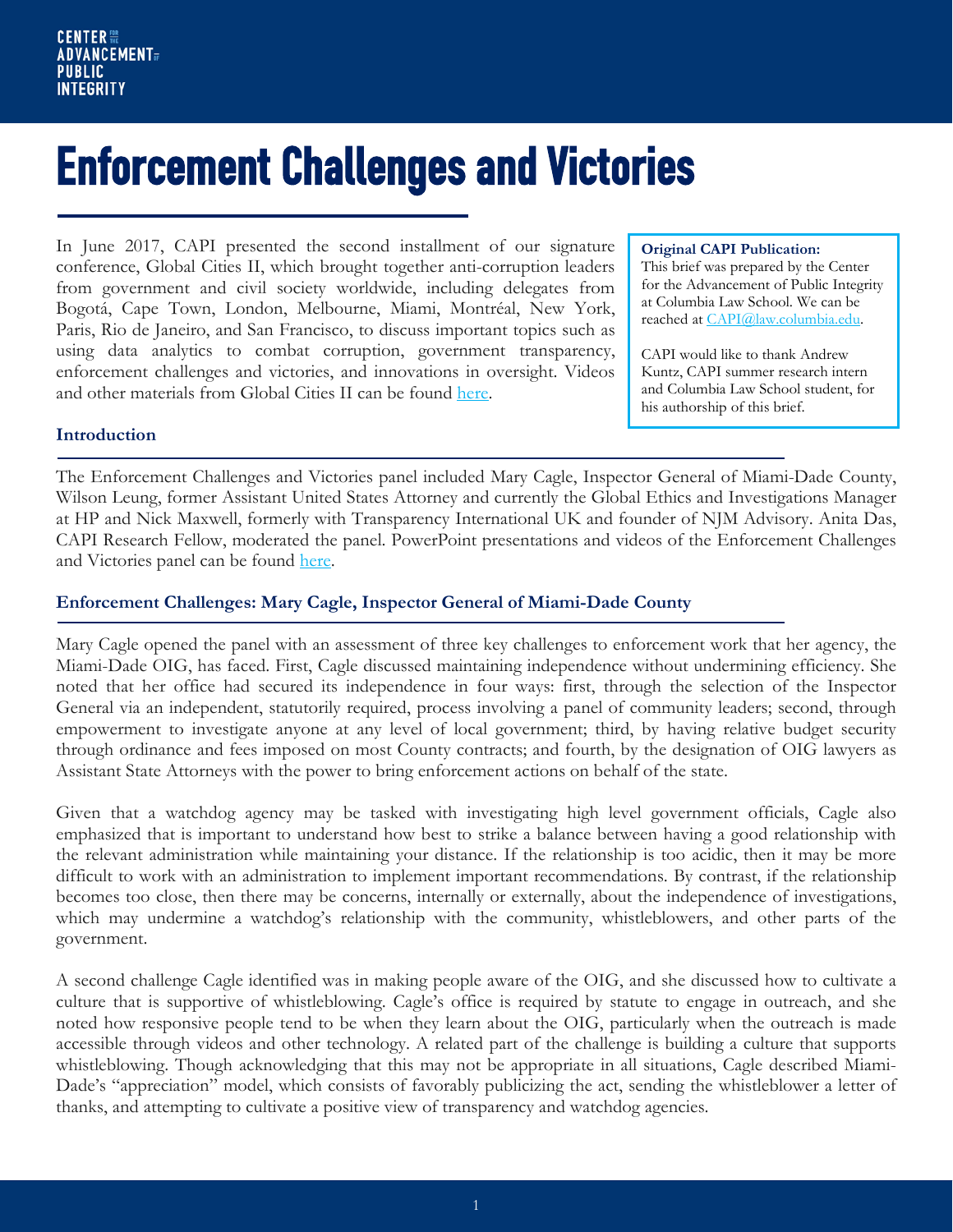A third challenge to enforcement noted by Ms. Cagle involved taking context into account when engaging in oversight and making recommendations. Different problems require different solutions that reflect the varying structures, incentives, and perspective of the actors and agencies involved. Additional checks may not always resolve the problem and can sometimes merely create additional chokepoints for corruption and more paperwork to sift through for disclosures.

#### **Enforcement Victories: Wilson Leung, Global Ethics and Investigations Manager, HP**

Next to speak was Wilson Leung, former Assistant United States Attorney in San Francisco and currently the Global Ethics and Investigations Manager at HP, who provided an overview of an enforcement victory secured by the United States Attorney's Office for the Northern District of California in the case of *United States v. Leland Yee*.

The case targeted Leland Yee, a prominent politician in San Francisco, who served as a member of the State Assembly and State Senate in California. Though the case itself highlighted a successful investigation and prosecution of corruption, Leung also noted that it demonstrated how corruption can take the form of both tragedy and farce, and reminded the audience that investigations often lead to unexpected places. For Leland Yee, the tragedy was that his pursuit of public office drove him into debt, which led to his participation in corrupt and criminal conduct, including accepting money in exchange for using his influence as a public official. The farce was that his actions, particularly his participation in a conspiracy to purchase and import firearms from the Philippines, directly contradicted his strong public support of gun control.

The initial investigation, however, did not focus on Leland Yee, but instead involved a local underworld figure. In the course of the investigation, threads from Leland Yee's operation became visible. Yee ultimately pleaded guilty to a racketeering conspiracy, and was sentenced to 5 years' imprisonment.

Leung closed his overview by musing on the issue of corruption. Though every case is unique, practitioners may recognize certain recurring questions and themes in the course of their anti-corruption work: What possesses politicians to engage in corruption? Of the options open to them, why do public officials engage in certain crimes instead of others? Why do politicians engage in behavior that appears to carry a high chance of getting caught? Do certain political structures generate more corruption, such as one-party rule? Possibly the answers to some of these questions would aid in not only corruption enforcement, but prevention as well.

#### **Enforcement Developments**

Nick Maxwell, formerly with Transparency International UK and currently the Principal of NJM Advisory, examined enforcement challenges involving the flow of corrupt capital into high-end real estate in cities throughout the world. Mr. Maxwell opened his discussion by identifying corrupt capital as a global vulnerability to public integrity, and opined that enforcement to combat this issue is severely lacking. Maxwell posited that this is due to the ease and desirability of laundering money through real estate. The ease comes from the ability to use offshore companies and shell companies to avoid ever having to disclose the true owner of properties. The desirability comes from real estate being a reliable way to store wealth generally, and a good way, more specifically speaking, to take funds out of legal systems where they might be vulnerable to law enforcement. Corporate secrecy adds an additional layer of complexity to these matters, because legitimate and illegitimate enterprises may engage in similar patterns of activity, which make investigation and enforcement all the more challenging.

Though the existence of under-enforced public integrity issues is nothing new, the estimated scale of real estate money laundering sets it apart. The United Nations believes that less than 1% of illicit wealth is even detected. Transparency International has found that since 2004, over  $f$ 180 million worth of property has been brought under criminal investigation in the UK as the suspected proceeds of corruption.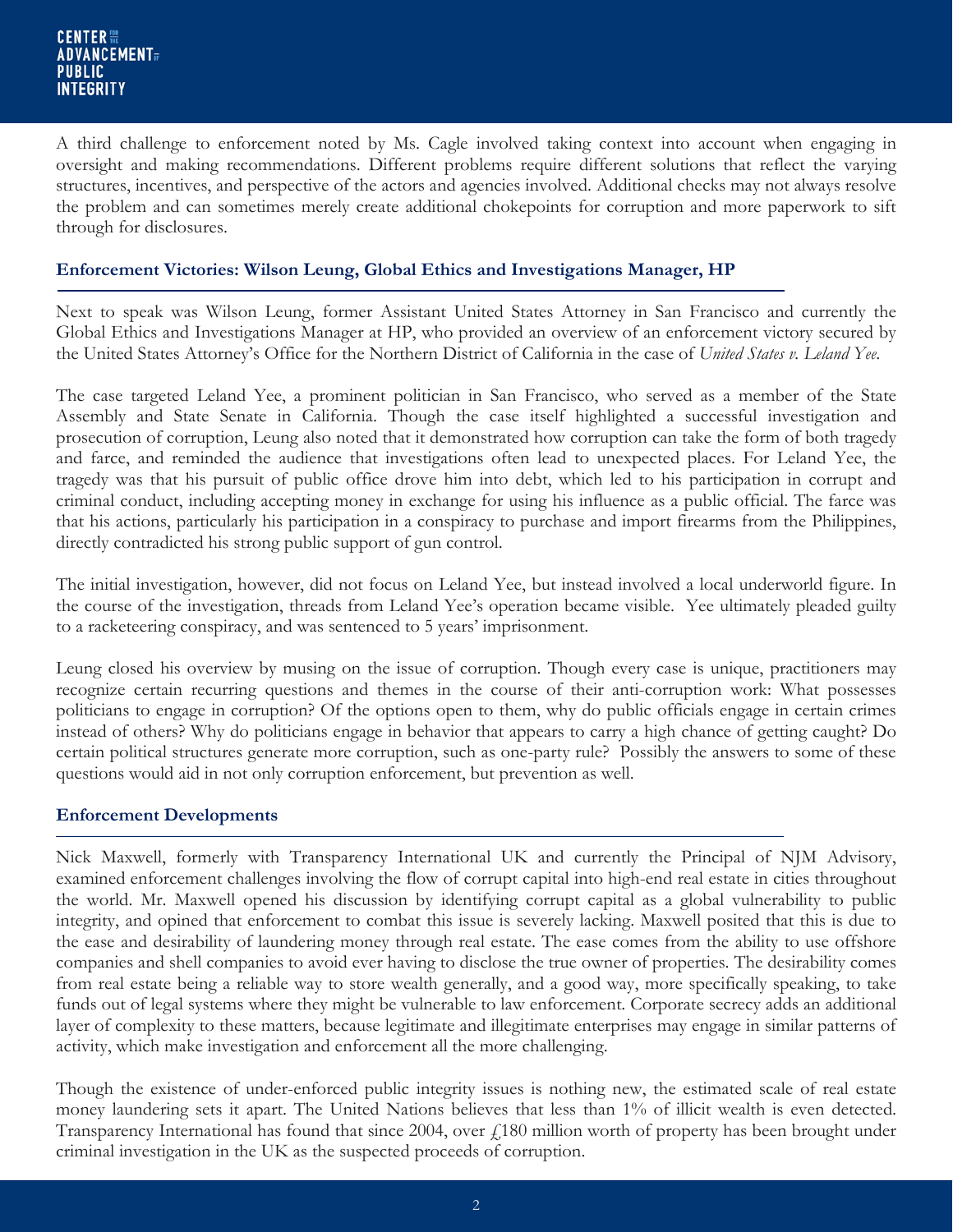To assess this vulnerability, Maxwell described a study done to determine how much of London real estate was owned by offshore companies. This effort made use of data analytics to evaluate personal and corporate holdings in order to understand the risk factors for public integrity. The study was done in collaboration with law enforcement. Of the properties held by foreign companies, 89% were held by companies incorporated in what are considered to be "secret" jurisdictions, such as the British Virgin Isles. Such ownership may routinely be highly concentrated. For example, in a certain bureau in London, almost one out of every ten buildings was owned by a foreign company that was incorporated in a secret jurisdiction.

Maxwell noted that though anti-money laundering provisions should act as a safeguard against this type of activity, real estate is not always subject to the type of transparency requirements that have been imposed on other industries to address corruption. Further, asset recovery cases involving international corrupt capital being laundered through property have been rare, and there have been few to no reports of criminal penalties against complicit real estate agents. Though financial disincentives are in place in certain jurisdictions, they have proven ineffective given the size of the real estate market and the fact that real estate is a commission-driven business: in most cases it is more financially advantageous to simply sell the real estate and pay the fine than to never buy it in the first place.

Enforcement may improve, however, as this problem gains wider recognition. Maxwell believes that new tools, in conjunction with public discontent, may drive the type of follow-up needed to overcome this challenge to public integrity and ultimately to enforcement efforts.

#### **Enforcement beyond the Panel: Challenges and Solutions**

The panel presentation was followed by a break-out session, where conference delegates shared enforcement experiences and built on the themes of the panel discussion. First, delegates identified a common challenge to enforcement as the lack of direct enforcement power in the offices conducting these investigations. Separate enforcement entities, such as prosecutor's offices, routinely decline to take on corruption cases, sometimes because of a lack of resources or a lack of familiarity with that area of law. One potential solution was identified in the Miami-Dade OIG, which maintains a practice of having in-house lawyers designated as Assistant State Attorneys. Though such a practice is dependent on the political realities of a given agency, it has allowed the Miami-Dade OIG to avoid or minimize the difficulties associated with finding a prosecutor to take on its cases.

A second experience shared by delegates was that enforcement alone is not always effective in protecting against the reemergence of corrupt practices. Intertwined with this was a discussion about balancing a harm-reduction model of enforcement against a penalty and deterrence-based model. Each model relies on the goal of steering behavior and relies on incentives to push or nudge behavior that effects the ultimate action, or inaction, of individuals involved. As delegates noted, combating corruption needs to be more than just deterrence, and ideally would happen through internal and institutional change which can be achieved through education programs (like outreach to agencies and officials) and rewards, such as distributing integrity awards at public ceremonies, and sending out letters highlighting desirable conduct.

Third, delegates discussed how measurement models may impact the evaluation of an office's effectiveness. Though successful prosecution is one common baseline, other models included the attempted evaluation of systemic change, included determining whether recommended changes to an agency are adopted. This notion of trying to accurately measure success raises the issue of whether successful outcomes in the short term might create new avenues for corruption, as additional checks sometimes add opportunities for corruption. Finally, measuring success can have other unexpected effects, when, for example, an office is deemed to have solved the corruption problem (meaning the office is no longer necessary), or leaders may argue that greater "success" in terms of enforcement actions brought by the anti-corruption agency means that corruption in government has actually increased.